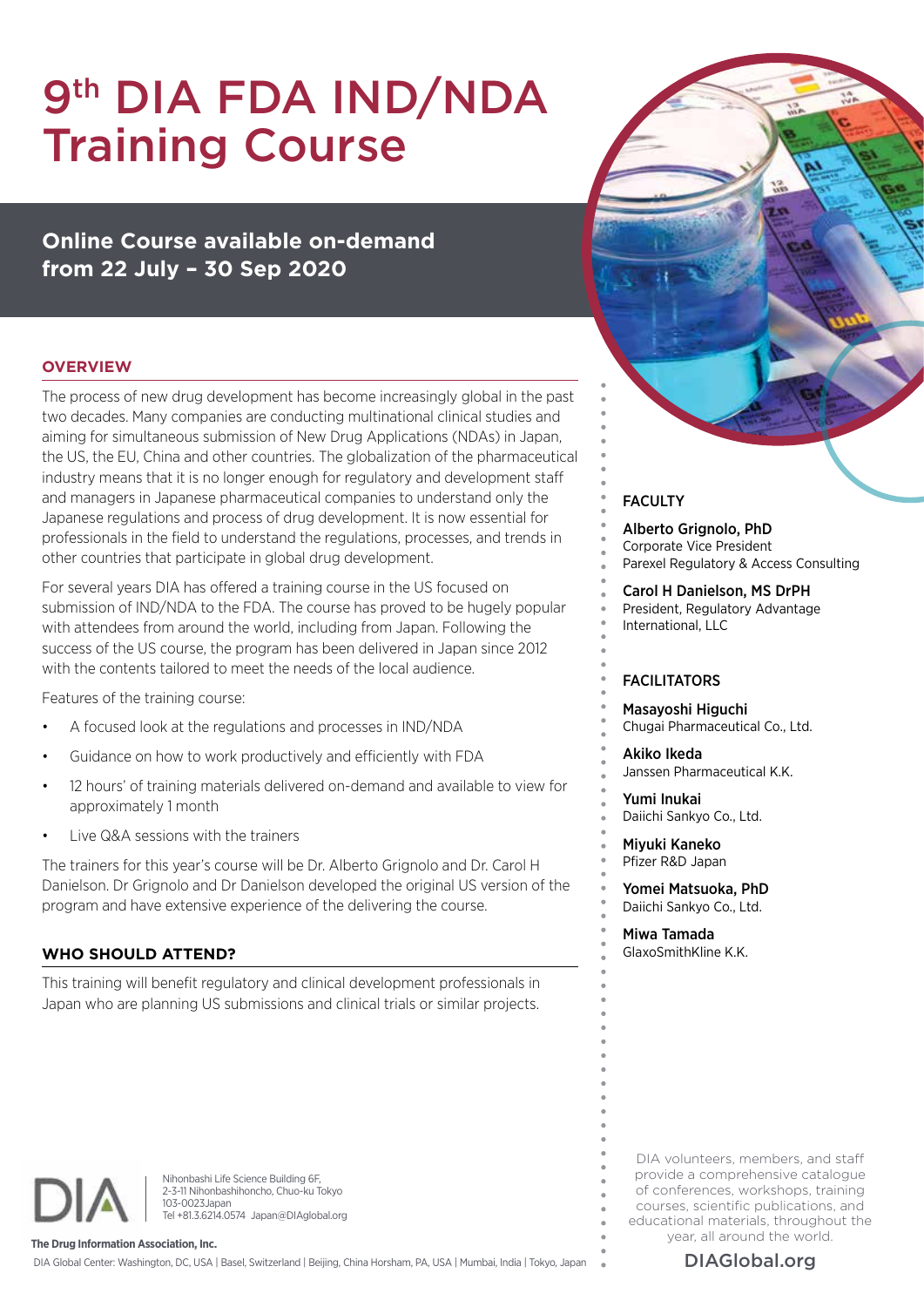# **Part I | IND**

### **SESSION 0-3** (70 MINUTES)

- Session 0 Introduction to Regulation of Drugs and Biologics in the United States
- Session 1 The IND A General Introduction
- Session 2 The IND in Detail (Items 1 6) Modules 1, 2, and 5
- Session 3 Chemistry, Manufacturing, and Controls Item 7 Module 3 and Module 1

### **SESSION 4-6** (60 MINUTES)

- Session 4 The IND in Detail (Items 8 10) Modules 4, 5, 2 and 1
- Session 5 Additional Topics: Additional Requirements for Biologics and Biotechnology-Derived Products
- Session 6 Submission of the IND and FDA's Actions on the Original IND

### **SESSION 7-8** (90 MINUTES)

- Session 7 IND Amendments and Maintenance
- Session 8 Special Topics for Clinical Research

### **SESSION 9-10** (105 MINUTES)

- Session 9 Special Regulatory Considerations for Development
- Session 10 Reporting Adverse Events (AEs) during Clinical Trials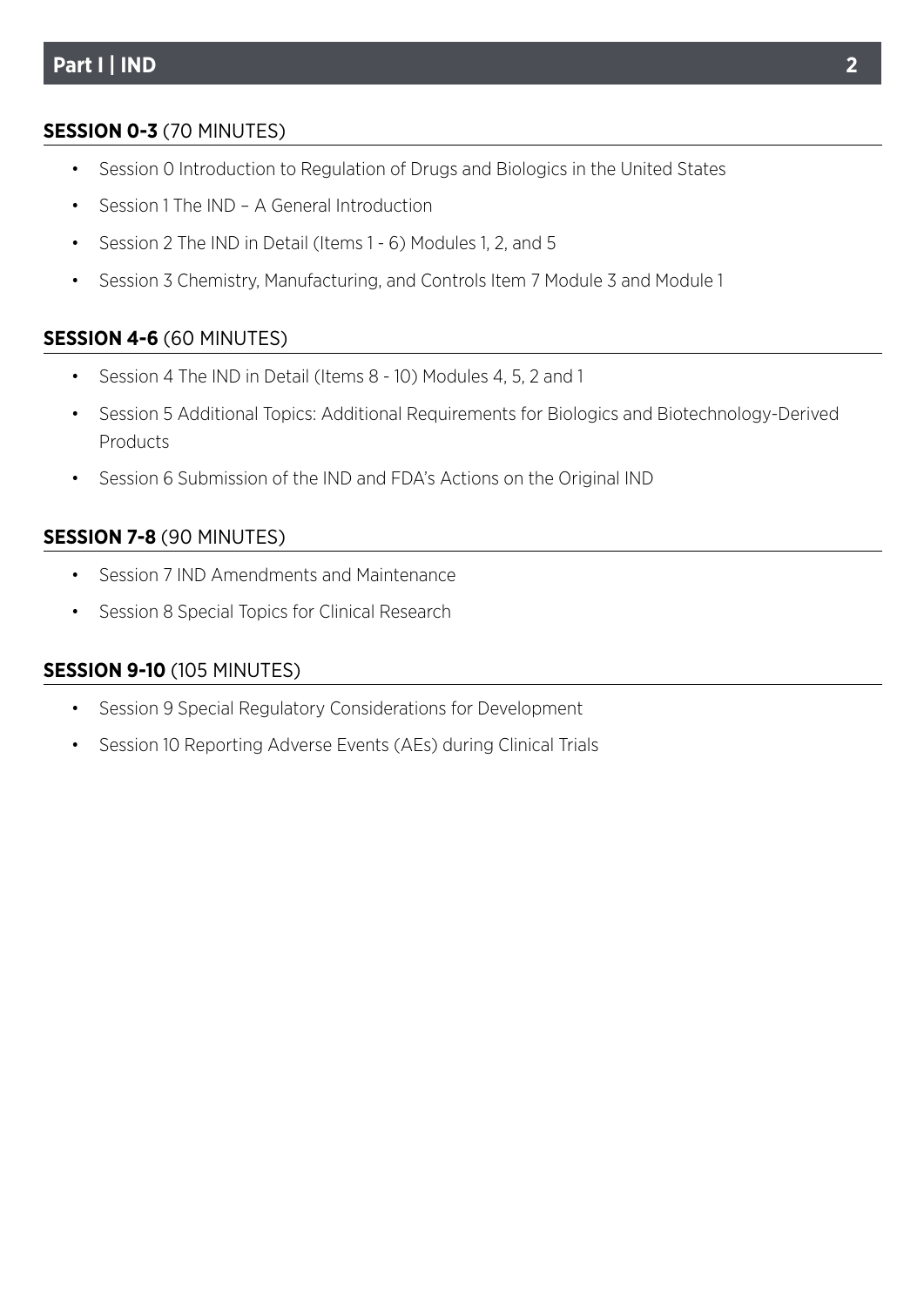# **SESSION 11-12** (90 MINUTES)

- Session 11 The NDA in CTD Format: Types of NDAs
- Session 12 The NDA in CTD Format: Modules 1-5

# **SESSION 13-15** (90 MINUTES)

- Session 13 NDA Submission, FDA Review and Action on Applications
- Session 14 The FDA and Risk Management
- Session 15 Regulatory Requirements for Prescription Drug Labeling

# **SESSION 16-19** (95 MINUTES)

- Session 16 Post-NDA Approval Regulatory Requirements
- Session 17 Interactions with the FDA Part 1
- Session 18 Interactions with the FDA Part 2
- Session 19 Regulatory Compliance & FDA Inspections: What to Expect After Submitting the NDA

# **LIVE Q&A SESSION**

IND Q&A Session : August 25th 9:30-10:30 a.m. (JST) NDA Q&A Session : August 26th 9:30-10:30 a.m. (JST)

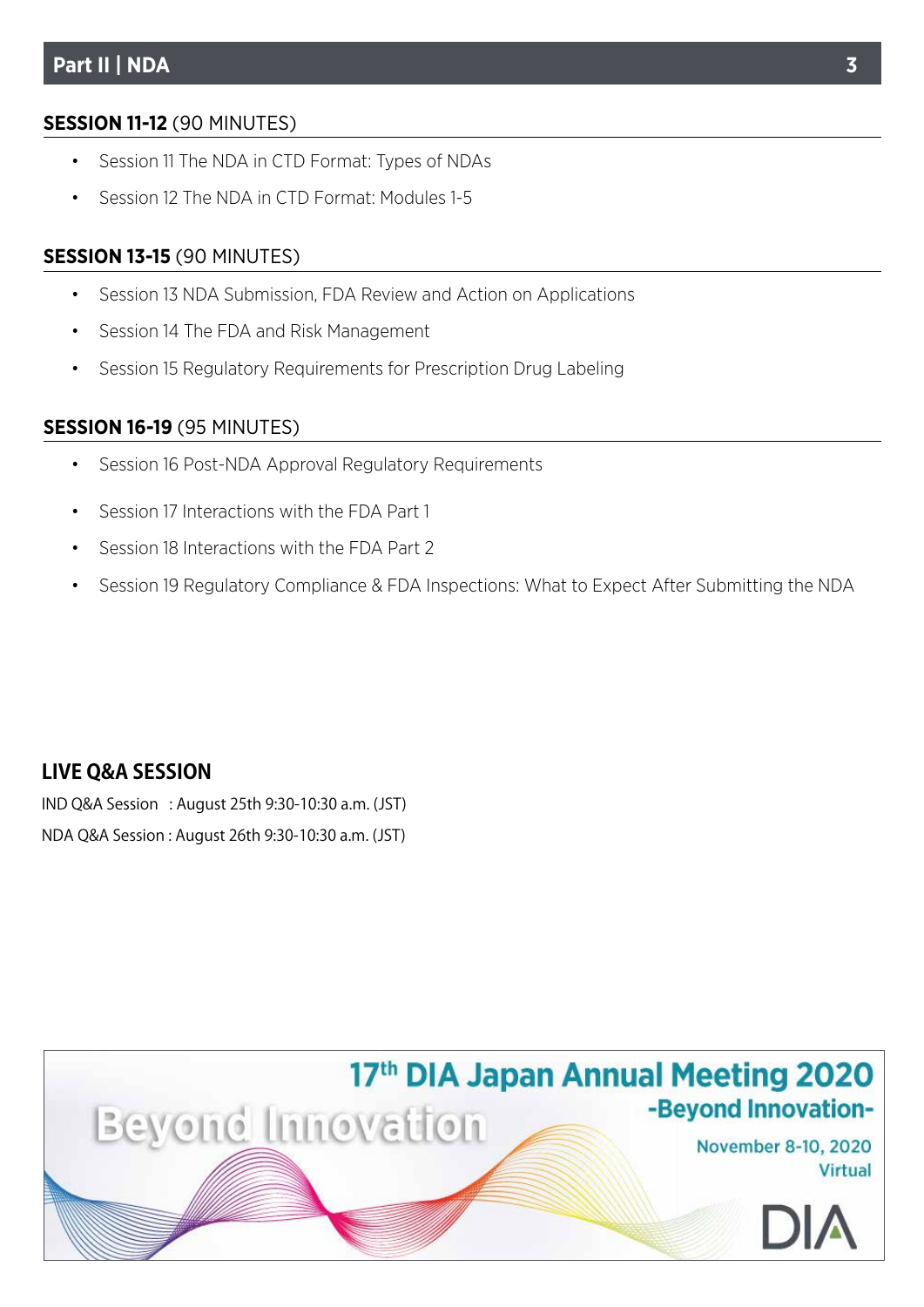#### REGISTRATION FORM: **Forward to DIA Japan, Nihonbashi Life Science Building 6F, 2-3-11 Nihonbashihoncho, Chuo-ku, Tokyo 103-0023 Japan tel +81-3-6214-0574 • fax +81-3-3278-1313**

#### 9<sup>th</sup> DIA FDA IND/NDA Online Training Course Event #20351

• Online Course available on-demand from 22 July – 30 September 2020

DIA will send participants a confirmation mail within 10 business days after receipt of their registration.

**Registration Fees** If DIA cannot verify your membership, you will be charged the nonmember fee. Registration fee includes refreshment breaks and reception (if applicable), and will be

accepted by mail (Japan@DIAglobal.org), fax.

Join DIA now to save on future meetings and to enjoy the benefits of membership for a full year: **www.DIAGlobal.org/Membership**

- **Q I DO** want to be a DIA member
- **Q I DO NOT** want to be a DIA member

|                               |                                           | <b>10% TAX INCLUDED</b> |
|-------------------------------|-------------------------------------------|-------------------------|
| <b>MEMBER-</b><br><b>SHIP</b> | Membership                                | ¥19.250                 |
|                               | 2-Year Membership                         | ¥34.650                 |
|                               | Academia Membership (Academia, Medicals)* | ¥13.200                 |

#### CANCELLATION POLICY: **On or before June 24, 2020**

**Administrative fee that will be withheld from refund amount:**  Member or Nonmember = ¥20,000 Government/Academia/Nonprofit (Member or Nonmember) = ¥10,000

Cancellations must be in writing and be received by the cancellation date above. **Please note that 27 days prior to event start date through end of event will be no refunds.** You may transfer your registration to a colleague at any time but **membership is not transferable**. Please notify DIA of any such substitutions as soon as possible. Substitute registrants will be responsible for nonmember fee, if applicable.

#### Photography Policy

By attending the 9<sup>th</sup> DIA FDA IND/NDA Online Training Course, you give permission for images of you (captured during the conference through video, photo, and/or digital camera) to be used in DIA promotional materials, publications, and/or website and waive any and all rights including, but not limited to compensation or ownership.

|                                                                                            |                                   | <b>10% TAX INCLUDED</b>          |         |                      |         |          |         |                 |
|--------------------------------------------------------------------------------------------|-----------------------------------|----------------------------------|---------|----------------------|---------|----------|---------|-----------------|
|                                                                                            |                                   |                                  |         | <b>IND &amp; NDA</b> |         | IND ONLY |         | <b>NDA ONLY</b> |
|                                                                                            |                                   | Early Bird (until July.13, 2020) | ❏       | ¥71,500              | ❏       | ¥44,000  | □       | ¥44,000         |
|                                                                                            | <b>Industry</b>                   | After July. 14, 2020             | ❏       | ¥77,000              | ❏       | ¥47,300  | ❏       | ¥47,300         |
| <b>MEMBER</b>                                                                              | Government, Non Profit, Academia, | Early Bird (until July.13, 2020) | a       | ¥33,000              | □       | ¥20,350  | a       | ¥20,350         |
|                                                                                            | Medicals                          | After July. 14, 2020             | ❏       | ¥35,200              | ❏       | ¥22,000  | ❏       | ¥22,000         |
| Industry                                                                                   |                                   | □                                | ¥96,250 | ❏                    | ¥57,200 | Q        | ¥57,200 |                 |
| <b>NONMEM-</b><br><b>Government, Non Profit</b><br><b>BER</b><br><b>Academia, Medicals</b> |                                   |                                  | ◻       | ¥54,450              | ❏       | ¥31.900  | Q       | ¥31,900         |
|                                                                                            |                                   |                                  | ¥48,400 |                      | ¥28,600 |          | ¥28,600 |                 |

Early Bird Deadline: July 13, 2020

\* To register for Academia Membership, please send this form to DIA Japan office by fax or e-mail.

|            | Please check the applicable category:                      |       |            |               |
|------------|------------------------------------------------------------|-------|------------|---------------|
|            | $\Box$ Academia $\Box$ Government $\Box$ Industry          |       |            |               |
|            |                                                            |       |            |               |
| Last Name  |                                                            |       |            |               |
| First Name |                                                            |       |            |               |
| Degrees    |                                                            |       |            | $D$ Dr. $D$ N |
| Job Title  |                                                            |       |            |               |
| Company    |                                                            |       |            |               |
|            | Address (As required for postal delivery to your location) |       |            |               |
| City       |                                                            | State | Zip/Postal | Country       |

PAYMENT OPTIONS

Register online at **www.DIAGlobal.org** or check payment method.

#### D BANK TRANSFER:

You will receive an invoice with bank information detail by email after registration completion.

*All local and overseas charges incurred for the bank transfer must be borne by payer.*

| Last Name                                                  |                     |                                  | <b>Q CREDIT CARD (VISA, MASTERCARD AND JCB ONLY)</b>                                                                                                 |
|------------------------------------------------------------|---------------------|----------------------------------|------------------------------------------------------------------------------------------------------------------------------------------------------|
|                                                            |                     |                                  | $\Box$ VISA<br>$\Box$ MC $\Box$ JCB Exp. (mm/yy)                                                                                                     |
| First Name                                                 |                     | M.L                              |                                                                                                                                                      |
| Degrees                                                    |                     | $\Box$ Dr. $\Box$ Mr. $\Box$ Ms. | Card No.                                                                                                                                             |
| Job Title                                                  |                     |                                  | Cardholder Name                                                                                                                                      |
| Company                                                    |                     |                                  | Signature                                                                                                                                            |
| Address (As required for postal delivery to your location) |                     |                                  |                                                                                                                                                      |
| City                                                       | Zip/Postal<br>State | Country                          | <b>CONTACT INFORMATION</b>                                                                                                                           |
| email Required for confirmation                            |                     |                                  | Contact the DIA Japan office in Tokyo<br>for further information.<br>DL<br>tel: +81.3.6214.0574   fax: +81.3.3278.1313<br>email: Japan@DIAglobal.org |
| Phone Number Required                                      | Fax Number          |                                  |                                                                                                                                                      |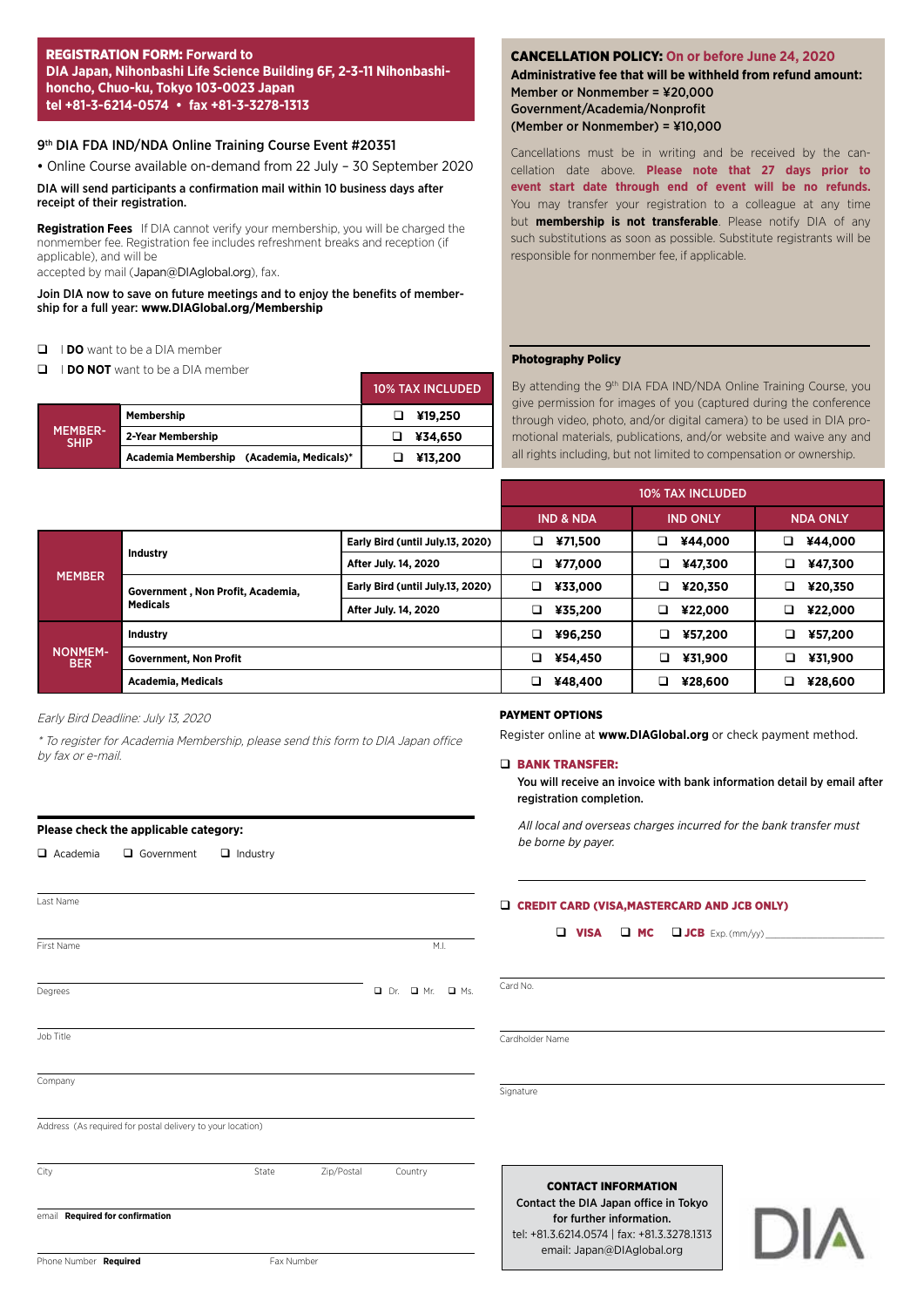# **第9回DIA FDA IND/NDA トレーニングコース**

# 2020年7月22日(水)~9月30日(水) オンラインコース (オンデマンド配信)

### **プログラム概要**

近年、国際共同治験が新薬開発において重要な戦略の一つと位置づけられ、グロ ーバルな同時申請や同時承認を目指すこともスタンダードになりました。これに伴 い、開発や審査の担当者に求められる知識の範囲も広がり日本の薬事規制やプロ セスのみ知っていればよいという時代は終わり、グローバルな薬事規制やトレンド を把握しておくことが必須となっています。

DIAでは、米国IND/NDA業務についてのトレーニングを米国で毎年開催しており、 日本を含め世界各国から多数ご参加いただいております。本プログラムでは、この 人気のある米国トレーニングプログラムの資料をベースに、可能な限り最新情報 を追加・更新し、日本の皆様にご興味を持っていただける内容にアレンジしました。

特徴として:

- 1.米国でのオンラインで行われた4日半のトレーニングプログラムから、日本の皆さ んに役立つ情報を選び、参加しやすいようオンデマンド動画(合計約12時間)の Webプログラムとしました。INDとNDAと2部構成にしております。
- 2.詳細な実務の説明は省略し、制度やプロセスを中心に解説します。
- 3.FDAの考え方や留意すべき事項についても解説します。
- 4.視聴期間中に参加者からの質問を集め、ライブで講師の方から回答をいただく 場を設けます。

本プログラムの講師は、DIA USのトレーニングコースで当該トレーニングを企画 し、さらに講師として活躍されているGrignolo氏とDanielson氏が務めます。使用 言語は、英語です。講師の英語は分かり易く、また、様々な質問に丁寧にお答えい ただけると評判です。

現在米国での申請のための臨床試験、承認申請を実施・計画されている企業の方、 これから計画されている企業の方、及び今後米国での申請のための臨床試験の実 施を検討されている方などにも大変役に立つ内容となっておりますので、ぜひご参 加ください。

プログラム内容は変更の可能性があります。予めご了承の程、お願い申し上げます。



Nihonbashi Life Science Building 6F, 2-3-11 Nihonbashihoncho, Chuo-ku Tokyo 103-0023Japan Tel +81.3.6214.0574 Japan@DIAglobal.org

**The Drug Information Association, Inc.** DIA Global Center: Washington, DC, USA | Basel, Switzerland | Beijing, China Horsham, PA, USA | Mumbai, India | Tokyo, Japan **講師:**

PAREXEL Alberto Grignolo

Regulatory Advantage International,LLC Carol H. Danielson

**ファシリテーター:**

中外製薬株式会社 樋口 雅義

ヤンセンファーマ株式会社 池田 晶子

第一三共株式会社 犬飼 ゆみ

ファイザーR&D合同会社 金子 美由紀

第一三共株式会社 松岡 洋明

グラクソ・スミスクライン株式会社 玉田 美和

DIA volunteers, members, and staff provide a comprehensive catalogue of conferences, workshops, training courses, scientific publications, and educational materials, throughout the year, all around the world.

DIAglobal.org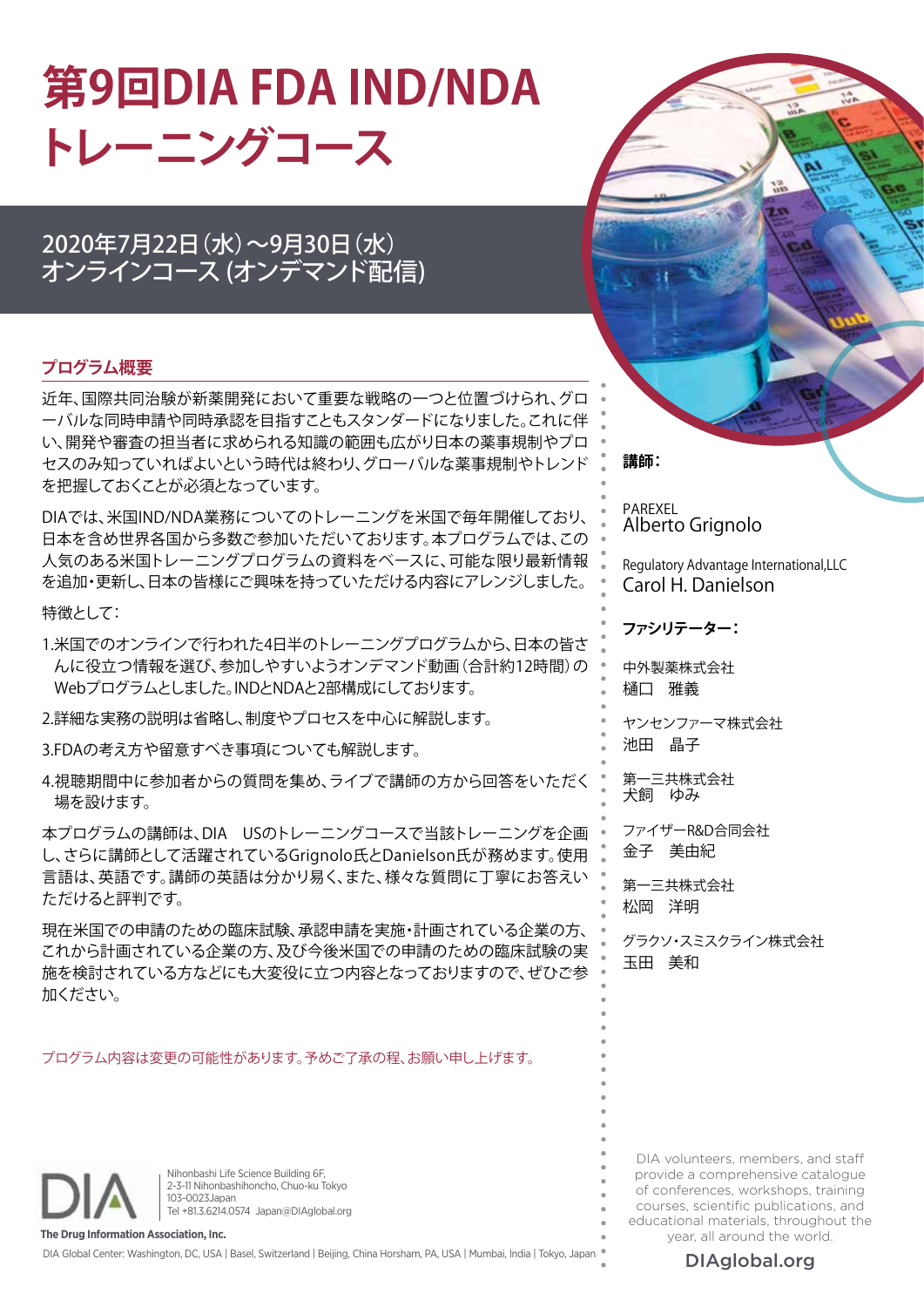# **Part I | IND**

### **SESSION 0-3** (70 MINUTES)

- − Session 0 Introduction to Regulation of Drugs and Biologics in the United States
- − Session 1 The IND A General Introduction
- − Session 2 The IND in Detail (Items 1 6) Modules 1, 2, and 5
- − Session 3 Chemistry, Manufacturing, and Controls Item 7 Module 3 and Module 1

### **SESSION 4-6** (60 MINUTES)

- − Session 4 The IND in Detail (Items 8 10) Modules 4, 5, 2 and 1
- − Session 5 Additional Topics: Additional Requirements for Biologics and Biotechnology-Derived Products
- − Session 6 Submission of the IND and FDA's Actions on the Original IND

## **SESSION 7-8** (90 MINUTES)

- − Session 7 IND Amendments and Maintenance
- − Session 8 Special Topics for Clinical Research

### **SESSION 9-10** (105 MINUTES)

- − Session 9 Special Regulatory Considerations for Development
- − Session 10 Reporting Adverse Events (AEs) during Clinical Trials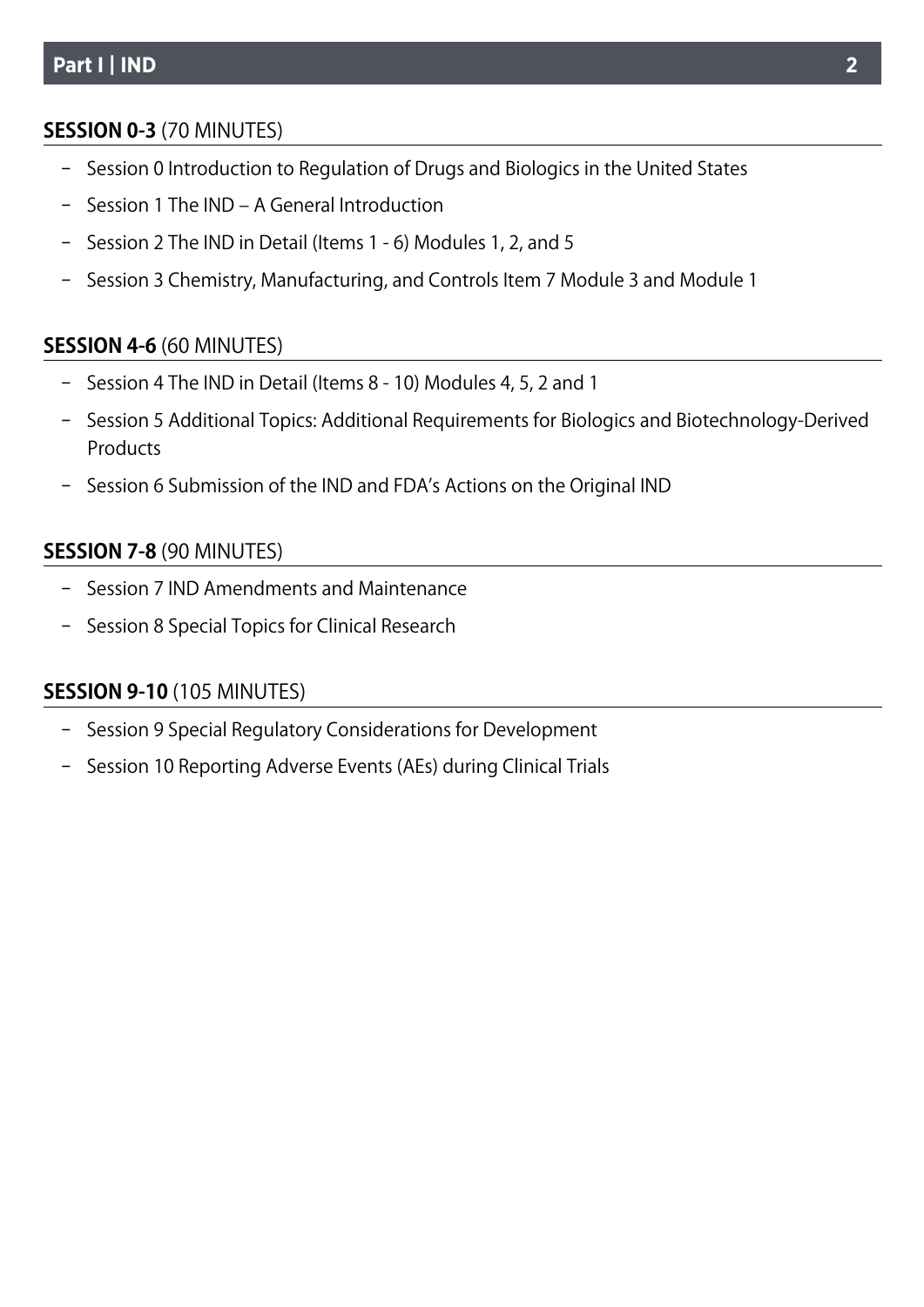# **Part II | NDA**

### **SESSION 11-12** (90 MINUTES)

- − Session 11 The NDA in CTD Format: Types of NDAs
- − Session 12 The NDA in CTD Format: Modules 1-5

# **SESSION 13-15** (90 MINUTES)

- − Session 13 NDA Submission, FDA Review and Action on Applications
- − Session 14 The FDA and Risk Management
- − Session 15 Regulatory Requirements for Prescription Drug Labeling

## **SESSION 16-19** (95 MINUTES)

- − Session 16 Post-NDA Approval Regulatory Requirements
- − Session 17 Interactions with the FDA Part 1
- − Session 18 Interactions with the FDA Part 2
- − Session 19 Regulatory Compliance & FDA Inspections: What to Expect After Submitting the **NDA**

# **Q&A SESSION (ライブ配信)**

IND Q&Aセッション :8月25日(火) 9:30-10:30(日本時間午前中) NDA Q&Aセッション:8月26日(水) 9:30-10:30(日本時間午前中) ※こちらは、受講者特典としてご参加いただけます。なお、こちらに出席されなかった場合の払い戻しはございません。